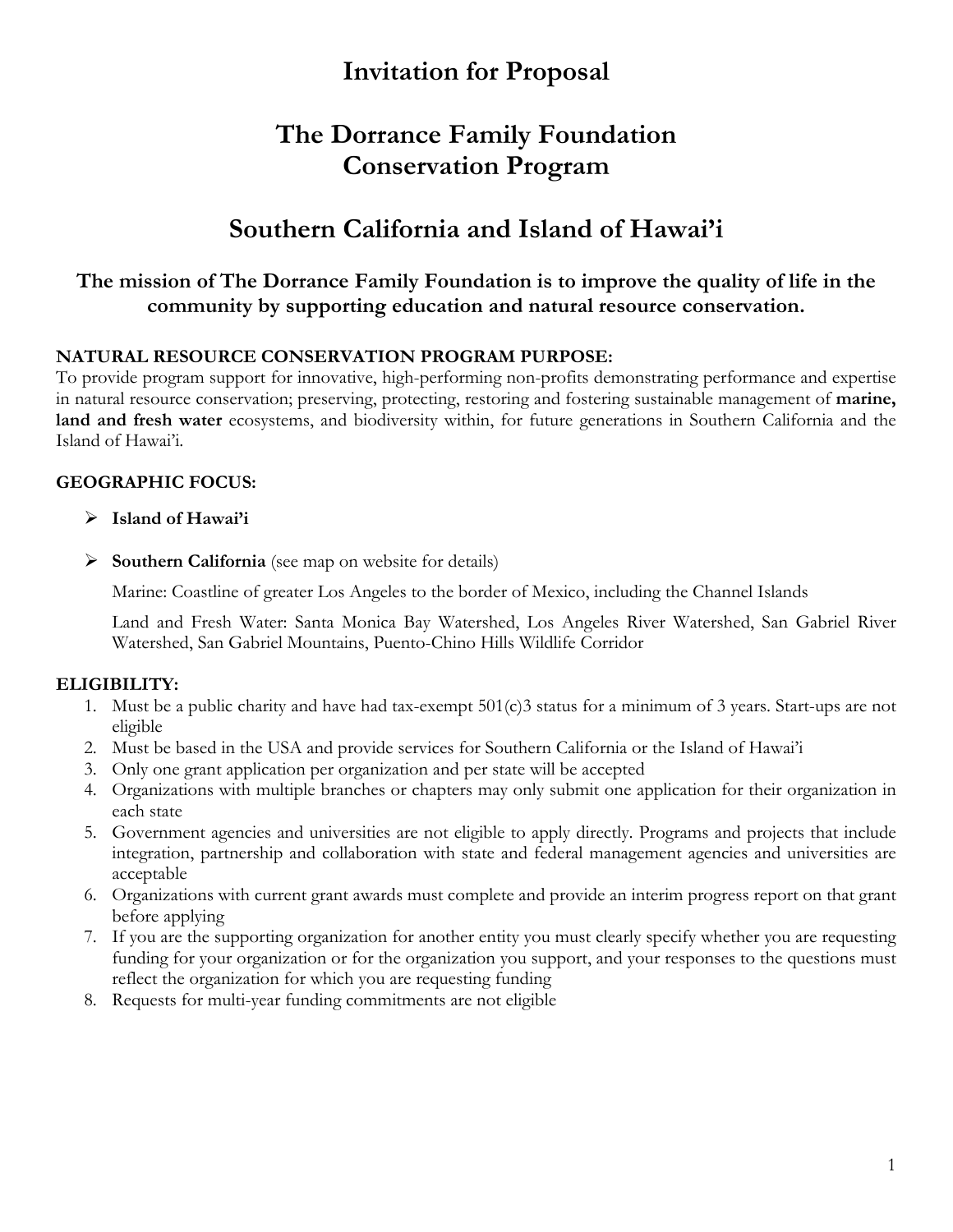## **USE OF GRANTS:**

Grants MAY NOT be used for the following:

- 1. Benefit of specific individuals
- 2. Capital campaigns with the exception of capital needs that significantly and measurably improve program effectiveness and impact
- 3. General operating (overhead and other administrative costs are acceptable as they relate to the program and project for which funding is being requested)
- 4. Endowment
- 5. Re-granting to other organizations or individuals
- 6. Activities that promote religious beliefs
- 7. Lobbying IRS-defined lobbying activities are prohibited by federal law
- 8. Partisan research and analysis, and non-permissible policy-related activities

## **GRANT RANGE:**

Applicants are strongly encouraged to request only the specific amount needed to adequately fund their effort and proposed needs. The Dorrance Family Foundation will fund the final selected grantees based on their requests up to the provided limit, and based on the number of final applicants (see below).

#### Grant Awards

Grant requests must not exceed 30% of the organization's annual budget. Grants will be considered for up to one year of funding. It is possible that more than one grant, with a maximum of three grants, will be awarded for each geographic focus area; Island of Hawai'i and Southern California. Total grants awarded will not exceed \$500,000 in each state.

## **CRITERIA FOR REVIEW:**

The Dorrance Family Foundation will use the following criteria to review and select grantees:

- 1. The extent to which the project meets the mission of The Dorrance Family Foundation and application criteria
- 2. The extent to which the project has a direct and meaningful impact on the target area/population and provides solutions
- 3. The extent to which the project can be scaled up or replicated in the future with additional funders, through collaborations, or through other methods and systemic approaches (if applicable)
- 4. Organizational capacity and expertise of the applicant to achieve the intended outcomes
- 5. Measurable and identifiable objectives, timelines, benchmarks, impact and results of the project
- 6. The extent to which the project activities are directly tied to desired outcomes
- 7. The extent to which the organization engages the community where the work is being done or relies on for the success of the project
- 8. The track-record and credibility of the organization
- 9. Fully completed letter of inquiry and application. Incomplete letters of inquiry or grant applications will not be considered

## **ONLINE SUBMISSION:**

Applications will only be accepted online, http://dorrancefamilyfoundation.org/ifp2016/, with submission of a letter of inquiry. If your organization meets the Invitation for Proposal guidelines, click on the "CLICK HERE TO APPLY" button to begin your submission according to the Invitation for Proposal schedule and deadline. Please note that if you have received a grant from The Dorrance Family Foundation in the past, you may already have an organization account and log-in information.